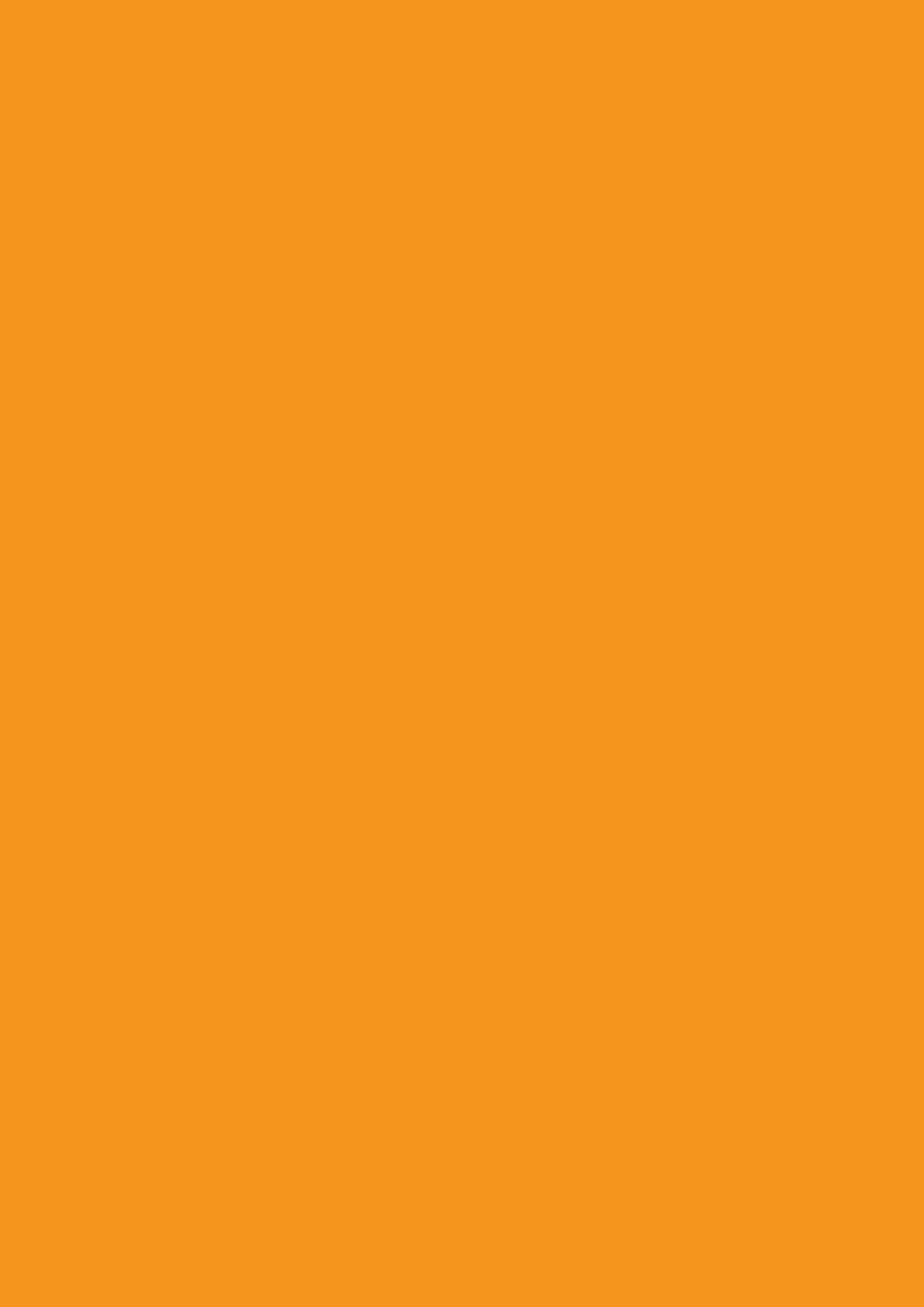# Summary Executive

#### Introduction

- $\Box$  In October 2012, the University of Birmingham launched the Policy Commission on the Distribution of Wealth. The Commission had three main aims: to review existing knowledge on wealth inequality; to question the extent to which wealth inequality is a problem; and to consider appropriate policy responses to wealth inequality. A broader aim of the Commission was to promote debate around the issue of wealth inequality.
- $\Box$  Competing ideas of wealth were at the heart of the work of this Commission when we set out. The balance of wealth, some argued, appeared to have shifted in a fundamental way, both in terms of a less even distribution of people who were able to share in prosperity and also in terms of a perceived decline of the quality or sustainability of the social, civic and natural environment, just as the reach of financial factors in decision-making was larger than ever.
- $\Box$  There are more forms of wealth/capital than those that are measured in traditional economic terms. One model presents four forms of capital – environmental capital, human capital (including knowledge, skills and health), physical capital and social/ organisational capital (including legal, political, community, family,

organisational and corporate). Our focus, however, was on personal wealth in the form of housing wealth, pension wealth and savings.

- $\Box$  The distribution of personal wealth is highly unequal with the overall share of the top tenth of the population in 2008/10 being more than 850 times the share of the bottom tenth. The distribution of wealth is much more unequal than the distribution of income. Whereas those at the (top) ninetieth percentile for income or earnings receive four times as much as those at the (bottom) tenth percentile, the ratio for wealth is 77 times.
- $\Box$  Wealth inequalities occur through a number of mechanisms. Some people have higher incomes than others and so have the opportunity to accumulate more wealth. Some people have similar amounts of income but choose to accumulate wealth rather than spend. Some people have wealthy parents and receive higher levels of inheritance/lifetime gifts. And some people have the wisdom or good luck to invest in housing and financial assets just before they increase substantially in value. We may wish to treat these different forms of wealth accumulation differently when designing policy instruments.
- $\Box$  There are many gaps in our knowledge about wealth inequality. Some of these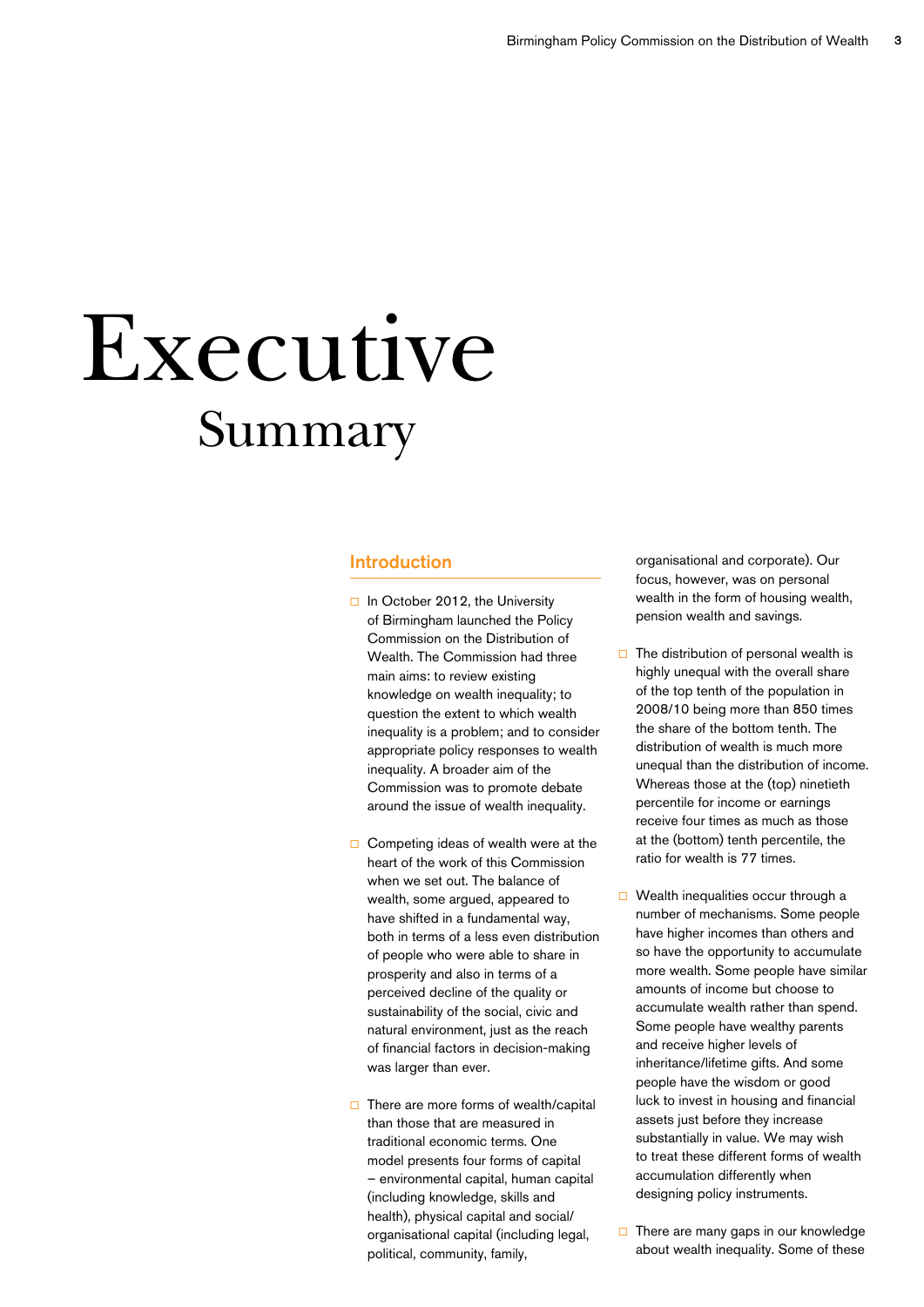

are empirical: for example we know very little about the 'super rich' as the Office for National Statistics no longer publishes data on this group using the estate multiplier method. And international comparative data is still rather limited. But there are also gaps in our theorising around wealth. What is wealth? How might we distinguish between groups with different levels of wealth? And why does wealth matter?

#### Does wealth inequality matter?

- $\Box$  Personal wealth has become increasingly important in recent years and will continue to be so as we experience the longest and deepest slump in a century, with social security benefits being cut. Unemployment remains high and average incomes are stagnating, if not falling, while prices rise. Precautionary savings are therefore particularly important as a financial cushion to meet unexpected expenses; yet many people lack even a small cushion of this kind.
- $\Box$  Wealth affects health. There is strong evidence that people with wealth have higher levels of physical and mental well-being than those without, after controlling for other factors. People with debts are likely to have lower levels of mental well-being.
- $\Box$  Wealth affects education and employment opportunities. There is a strong link between parental wealth and children's educational attainment, independent of any income effect. Young people with wealth also do better later in life (eg, in terms of employment).
- $\Box$  The impact of wealth inequality on society and politics more generally are difficult to pin down as accurately as the impact on individuals. But it

has been argued that the wealthy become insulated from the lives of others, leading to social fractures. The ability of the wealthy to gain greater influence in the corridors of power is also a potential threat to democratic processes.

- $\Box$  Wealth and income inequalities are sometimes defended as being important in relation to economic growth, as the opportunity to accumulate high levels of income and wealth may provide incentives for entrepreneurship or high levels of effort and performance. But there is a lack of strong evidence for this.
- $\Box$  Wealth can be accumulated in different ways and these may relate to notions of fairness. Some of them (eg, through hard work and efforts to save from income) may be seen as more 'worthy' than others (eg, receiving a large inheritance).
- $\Box$  Wealth clearly matters. But there is still much more thinking and empirical research to be done on what it is that matters, and for whom. Our report concentrates on three groups: those with very little, no or negative wealth; those 'in the middle' with some assets; and those 'at the top'.

#### Those with very little, no or negative wealth

- $\Box$  Low levels of income are a concern as they reduce the ability to avoid debt and/or accumulate saving. Ways of raising incomes, for example through a living wage policy, greater worker representation in companies and/or training to raise skill levels need consideration.
- $\Box$  Levels of problem debt have been increasing in recent years and look set to increase still further with the introduction of welfare reforms which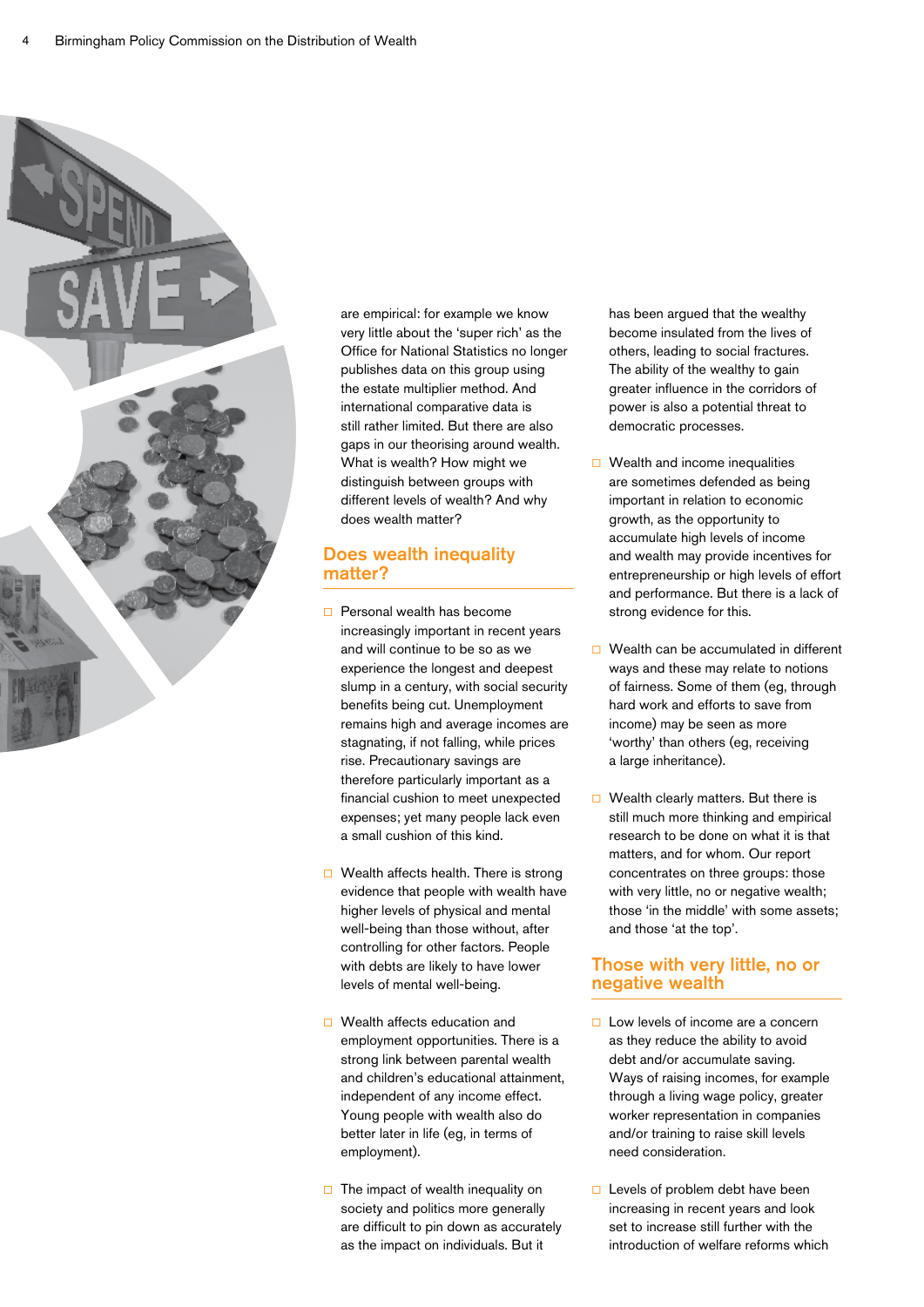will both reduce the amount of benefit received by various groups and also change the ways in which people receive it. The impact of benefit reform needs careful scrutiny.

- $\Box$  Debt advice is crucial here but there has been a reduction in funding for some forms of debt advice (eg, through Law Centres). Continued, and indeed increasing, support for debt advice is essential to support people, particularly through these difficult economic times.
- $\Box$  Credit Unions are, potentially, an ideal vehicle for supporting people in terms of: money advice; affordable credit; transactional banking services; and savings schemes. Credit Unions are receiving government investment but they need much higher levels, not least because of the low level of interest they (are constrained to) charge.
- $\Box$  The financial services sector also needs to play its part here. Payday lending is currently under the scrutiny of the Competition Commission; and the Parliamentary Commission on Banking Standards has warned the banks to improve the services they provide to people on low incomes. The development of new technologies (mobile banking etc) could also be used to help people manage and save their money.
- $\Box$  People on low incomes receive much less support for saving than those on middle and high incomes. For example, those who are below the income tax thresholds do not benefit from tax-free savings products like Individual Savings Accounts (ISAs). And higher rate tax payers benefit more than standard rate tax payers. The Saving Gateway was a policy designed to provide incentives/rewards to those on low incomes who nevertheless managed to save by providing a match (50p for every pound saved up to a

threshold). Further thought needs to be given to how such a scheme can be funded.

- $\Box$  Other ways of encouraging saving should also be developed including auto-enrolment into savings accounts when people start a new job and 'save the change' savings accounts linked to credit and debit cards. Means tests on savings for workers receiving Universal Credit should also be reviewed as a possible disincentive to save for such groups.
- $\Box$  There is currently no organisation which solely represents the interests of savers and this is something which could be established, for example, using the fees which savers pay to the financial services industry and which are currently used to fund trade bodies and regulators.

#### Those 'in the middle' with some assets

- $\Box$  Those 'in the middle' of the wealth distribution tend have some housing and pension wealth or the ability to accumulate some. But there are a number of difficulties facing these groups, not least getting a foot on the housing ladder and the ability of owner-occupiers to access some of their housing wealth to maintain or increase their living standards, particularly in retirement.
- $\Box$  Since the credit crunch it has become much more difficult for people to get a foot on the housing ladder. The government's 'Funding for Lending Scheme' does, more recently, appear to have helped here with mortgage lending increasing in 2012/2013 (though finance to small and mediumsized enterprises is still an issue). However, government support for lending props up the relatively high house prices which are also part of the

problem. Prices, ideally, need to come down, not least by increasing supply. But those with housing wealth may not be enthusiastic about such policies.

- $\Box$  Younger people are increasingly relying on the 'Bank of Mum and Dad' but this reinforces inequalities based on whether or not young people have been born into wealthy families.
- $\Box$  One interesting idea to consider here is to separate – for all forms of accommodation – the cost of housing services from the returns on residential property investment, potentially removing some affordability barriers from owner occupation while enabling renters to benefit from house price appreciation (much as they benefit from savings linked to interest rates) if they wish. This would pave the way for housing policy to focus on providing people with secure and affordable homes of a high standard rather than promoting particular tenure types.
- $\Box$  For those who have accumulated housing wealth, often as the centrepiece of their wealth portfolio, ways of helping them access their equity safely (without adding to unsustainable debts) and costeffectively (especially in older age) should also be explored. In particular, there is interest in equity release among consumers and the financial services industry but very few people take advantage of such mechanisms, possibly due to the costs and risks involved in such products (on both sides). Some ways to share the risks, perhaps involving government, might be helpful here.
- $\Box$  Pensions are vital to provide decent incomes in later life. In recent decades, governments have sought to encourage private pension provision rather than reliance on state pensions, but this strategy has not, so far, proved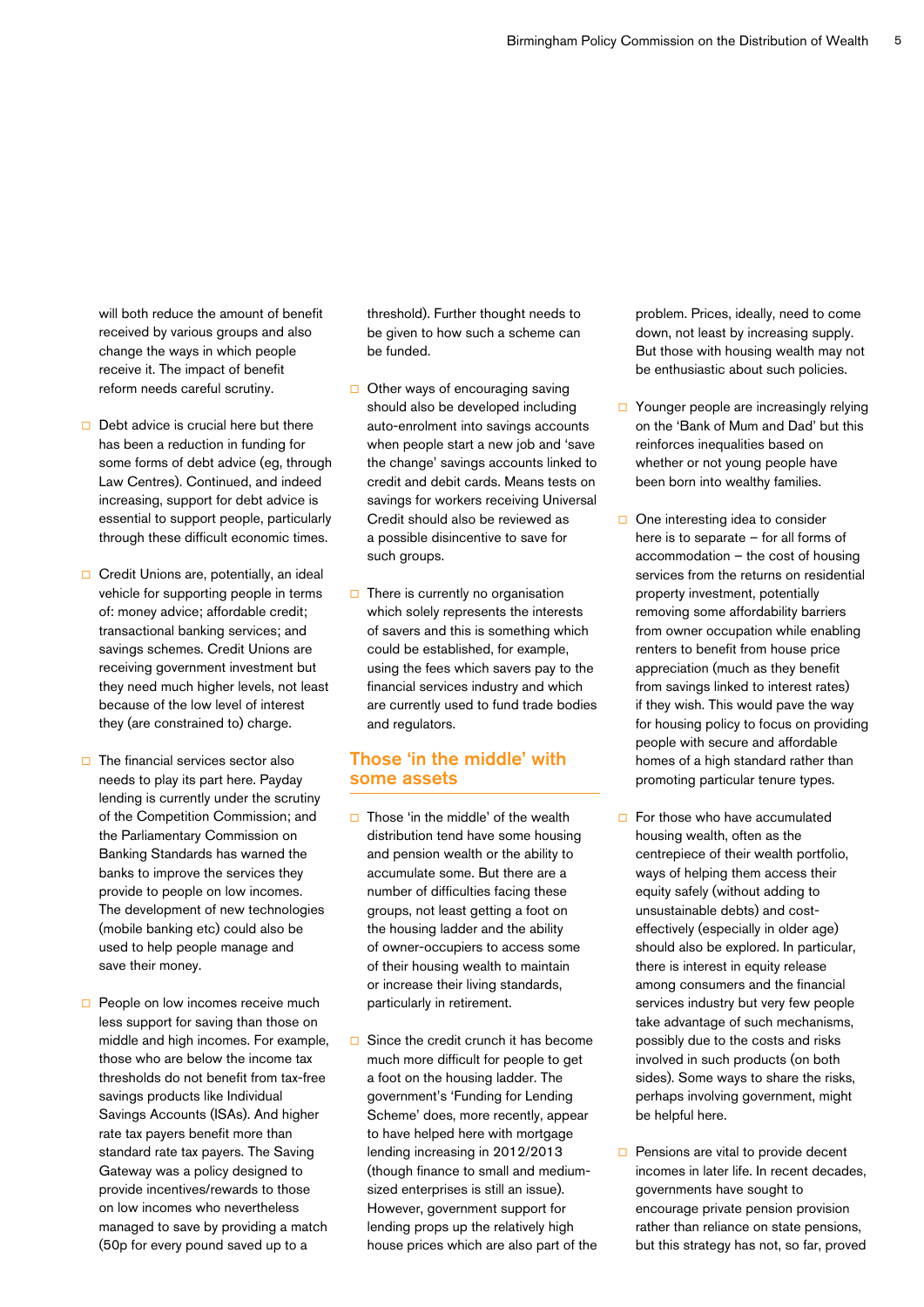

successful for a number of reasons and inequalities in private pension provision are significant.

- $\Box$  Auto enrolment appears to be working well in terms of low opt-out rates and this policy, alongside the single tier pension, has the potential to increase living standards in retirement as the population ages. But small businesses are likely to need more support as the policy is rolled out among them and savers will need to save more than the default rate in order to reach the kind of income levels in retirement that most people aspire to.
- $\Box$  The decline of Defined Benefit pension schemes in favour of Defined Contribution schemes is a particular concern here as savers have little idea of how much money they will receive in retirement. The development of Defined Ambition schemes, which share the risk between saver, employer (and potentially state) could help here but there have been few concrete advances here and employers and the pensions industry appear lukewarm about the idea.

#### Those 'at the top'

 $\Box$  This Commission is focusing on wealth but a key way in which wealth is accumulated is through saving from earned income. Over the last 30 years income inequality has grown dramatically and those at the very top of the income distribution have seen huge increases in their incomes which have subsequently fed through into wealth inequalities. Those on high incomes are also much more likely to receive an inheritance and/or lifetime gift and much more likely to receive one of high value.

- $\Box$  The 2013 Parliamentary Commission on Banking Standards has proposed *'a radical re-shaping of remuneration'*  in the finance sector and, more broadly, the UK is giving shareholders a binding say on pay policy and the powers to consider the differentials between the lowest and median paid workers but greater transparency and power for shareholders is vital for ensuring fairer rewards for work.
- $\Box$  Ensuring fair rewards for work, not just 'at the top' but also for those on lower wages, will create a fairer distribution of 'original income' thus reducing any need for redistribution.
- $\Box$  There is often great disagreement about the overall level of income and wealth taxation but, whatever the level, there is then a question about the balance between these two types of taxation (and the balance between these and other forms of taxation). The Mirrlees Review called for a range of reforms of wealth taxation and these should be considered by the government.
- $\Box$  The UK does not currently have an annual wealth tax but council tax plays part of a role here. This tax is over-ripe for reform either whole-sale or through incremental change (eg, the introduction of new bands at the top). The scope for a mansion tax and a land tax also needs more public consideration.
- $\Box$  If earned wealth is generally considered more worthy than unearned wealth, then reform of inheritance tax should be seriously reviewed. Turning this into a capital receipts tax rather than an estate tax, and capturing lifetime gifts in a more comprehensive way would make this a fairer tax though the

practical and political challenges should not be underestimated. Further study of Ireland's tax system in this regard could be very fruitful.

- $\Box$  Further reform of Capital Gains Tax (CGT) is called for, potentially including a return to its application at marginal rates of income to reflect the nature of capital gains as an alternative form of income that is available to those with assets to call on when needed.
- $\Box$  Alongside wealth taxation, the wealthy could be encouraged to make increased charitable donations. One way of achieving this could be through further tax incentives but this runs the risk of encouraging tax avoidance. A government review of ways to support philanthropy would be welcome.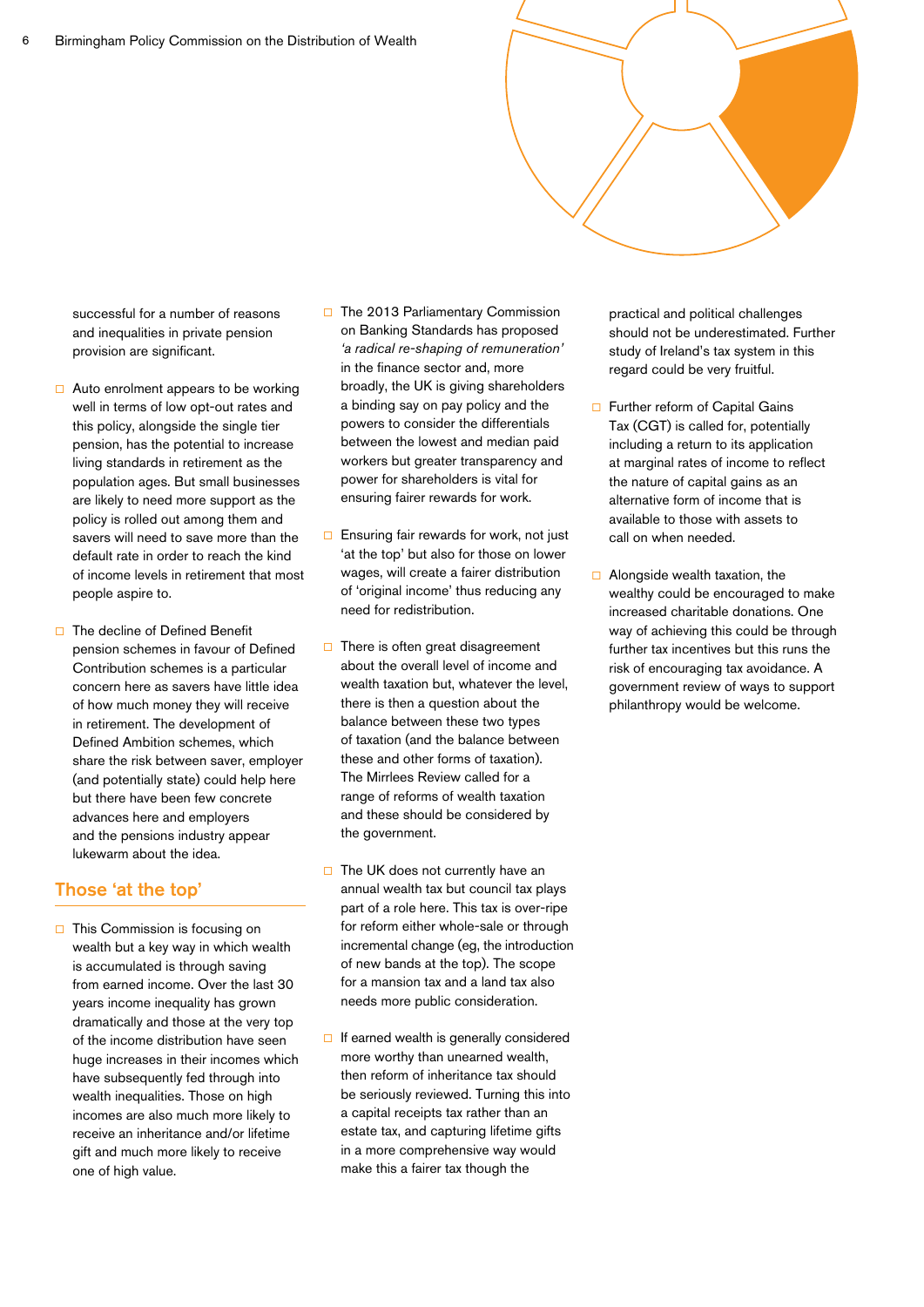#### Policy recommendations

#### For those on the lowest incomes

- $\Box$  Funding for debt advice and Credit Unions should be increased
- $\Box$  Regulation of payday lending should be enforced and toughened
- 'Saving Gateway', a matched-savings scheme devised to encourage/reward saving by people on low incomes, should be revived
- $\Box$  Automatic enrolment into a saving account for people starting a new job should be considered
- $\Box$  Means-testing on savings for workers receiving Universal Credit should be reviewed
- $\Box$  A not-for-profit organisation to represent the interests of savers should be established
- $\Box$  Low incomes of those on benefits and in work are at the root of many of the issues raised in this report. Ways of increasing these incomes need to be implemented

#### For those 'in the middle', with some assets

- $\Box$  Housing policy needs to be reviewed to ensure supply meets demand and avoids merely propping up house prices
- $\Box$  Innovation in housing finance should be explored to boost affordability and help renters benefit from housing investment returns, though with suitable regulation
- $\Box$  Measures to help people access the equity in their homes should be reviewed to find ways to share the risk between home-owners, lenders and, potentially, government
- $\Box$  Incentives to increase the amount saved in occupational pensions should be investigated for those on low and middle incomes
- $\Box$  Ways of putting into practice the principles of a 'Defined Ambition' pension, which shares the risk between saver, employer and the state, should be identified

#### For those 'at the top'

- $\Box$  Inheritance tax should be transformed into a capital receipts tax that also captures lifetime gifts
- $\Box$  Shareholders should be given a binding say on pay policy and the power to consider the differentials between the lowest and median paid workers
- □ Council Tax needs to be reformed – either by a wholesale review or the introduction of new bands at the top
- $\Box$  Fresh consideration should be given to proposals for a mansion tax and/or a land tax
- $\Box$  Parity across the tenure divide in the treatment of returns on savings/ investment should be reviewed
- $\Box$  Further reform of Capital Gains Tax is needed to reflect the nature of capital gains as an alternative form of income
- $\Box$  Measures to encourage philanthropic giving (without encouraging tax avoidance) should be brought forward